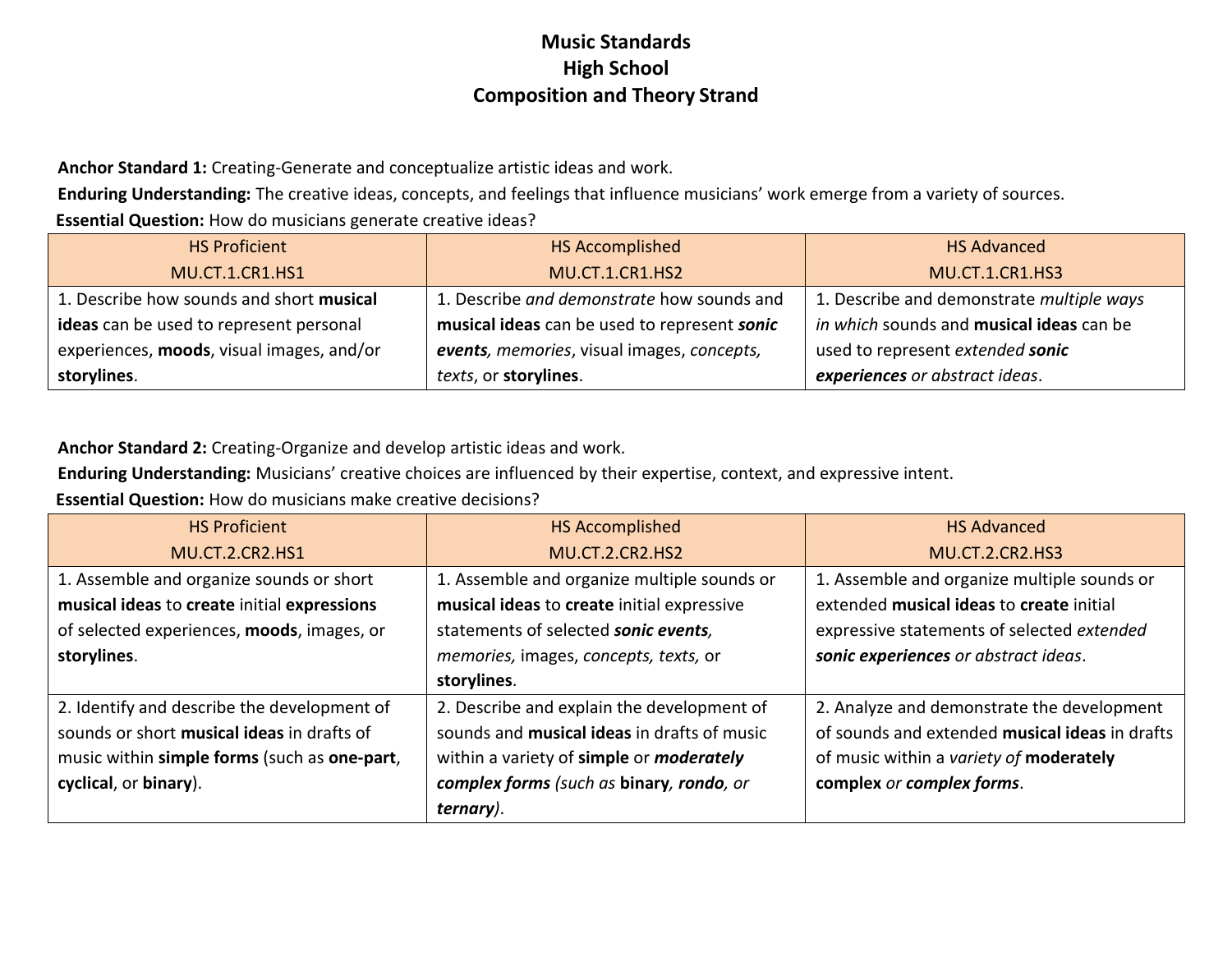**Anchor Standard 3:** Creating-Refine and complete artistic work.

**Enduring Understanding:** Musicians evaluate, and refine their work through openness to new ideas, persistence, and the application of appropriate criteria.

**Essential Question:** How do musicians improve the quality of their creative work?

| <b>HS Proficient</b>                       | <b>HS Accomplished</b>                      | <b>HS Advanced</b>                             |
|--------------------------------------------|---------------------------------------------|------------------------------------------------|
| <b>MU.CT.3.CR3.HS1</b>                     | MU.CT.3.CR3.HS2                             | MU.CT.3.CR3.HS3                                |
| 1. Identify, describe, and apply teacher-  | 1. Identify, describe, and apply selected   | 1. Research, identify, explain, and apply      |
| provided criteria to assess and refine the | teacher-provided or personally-developed    | personally-developed criteria to assess and    |
| technical and expressive aspects of        | criteria to assess and refine the technical | refine the technical and expressive aspects of |
| evolving drafts leading to final versions. | and expressive aspects of evolving drafts   | evolving drafts leading to final versions.     |
|                                            | leading to final versions.                  |                                                |

**Anchor Standard 3:** Creating-Refine and complete artistic work.

**Enduring Understanding:** Musicians' presentation of creative work is the culmination of a process of creation and communication

**Essential Question:** When is creative work ready to share?

| <b>HS Proficient</b>                          | <b>HS Accomplished</b>                        | <b>HS Advanced</b>                             |
|-----------------------------------------------|-----------------------------------------------|------------------------------------------------|
| 2. Share music through the use of notation,   | 2. Share music through the use of notation,   | 3. Share music through the use of notation,    |
| performance, or technology, and               | solo or group performance, or technology,     | solo or group performance, or technology,      |
| demonstrate how the elements of music         | and demonstrate and <i>describe</i> how the   | and demonstrate and explain how the            |
| have been employed to realize expressive      | elements of music and compositional           | elements of music, compositional               |
| intent.                                       | techniques have been employed to realize      | techniques and processes have been             |
|                                               | expressive intent.                            | employed to realize expressive intent.         |
| 3. Describe the given context and performance | 3. Describe the selected contexts and         | 3. Describe a variety of possible contexts and |
| medium for presenting personal works, and     | performance mediums for presenting            | mediums for presenting personal works, and     |
| how they impact the final composition and     | personal works, and explain why they          | explain and compare how each could impact      |
| presentation.                                 | successfully impact the final composition and | the success of the final composition and       |
|                                               | presentation.                                 | presentation.                                  |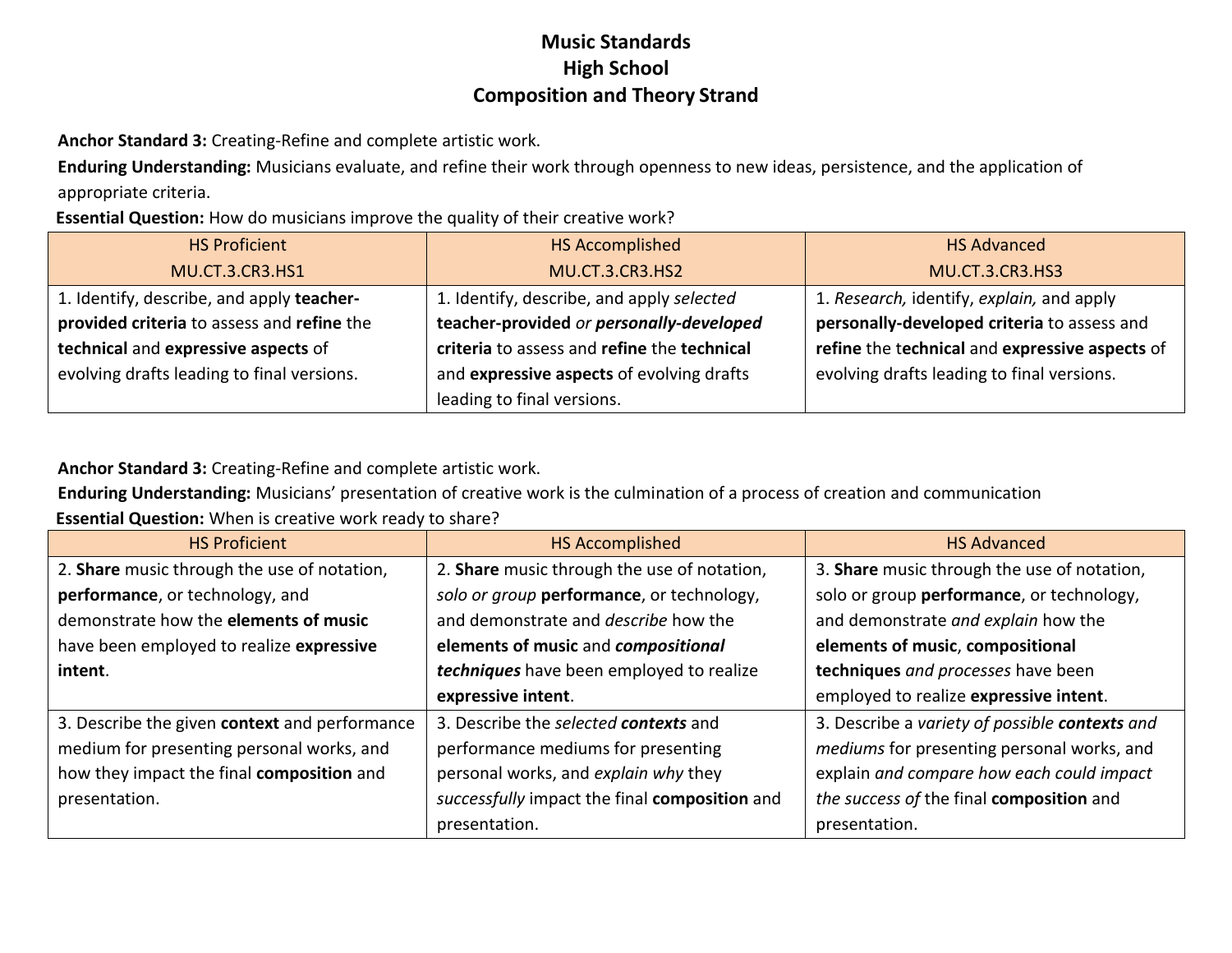**Anchor Standard 4:** Performing-Select, analyze, and interpret artistic work for presentation.

**Enduring Understanding:** Performers' interest in and knowledge of musical works, understanding of their own technical skill, and the context for a performance influence the selection of repertoire.

**Essential Question:** How do performers select repertoire?

| <b>HS Proficient</b>                         | <b>HS Accomplished</b>                       | <b>HS Advanced</b>                               |
|----------------------------------------------|----------------------------------------------|--------------------------------------------------|
| MU.CT.4.PR1.HS1                              | MU.CT.4.PR1.HS2                              | MU.CT.4.PR1.HS3                                  |
| 1. Identify and select specific excerpts,    | 1. Identify and select specific passages,    | 1. Identify and select specific sections,        |
| passages, or sections in musical works that  | sections, or movements in musical works that | movements, or entire works that express          |
| express a personal experience, mood, visual  | express personal experiences and interests,  | personal experiences and interests, moods,       |
| image, or storyline in simple forms (such as | moods, visual images, concepts, texts, or    | visual images, concepts, texts, or storylines in |
| one-part, cyclical, binary).                 | storylines in simple forms (such as binary,  | moderately complex or complex forms.             |
|                                              | ternary, rondo) or moderately complex forms. |                                                  |

**Anchor Standard 4:** Performing-Select, analyze, and interpret artistic work for presentation.

**Enduring Understanding:** Analyzing creators' context and how they manipulate elements of music provides insight into their intent and informs performance.

**Essential Question:** How does understanding the structure and context of musical works inform performance?

| <b>HS Proficient</b>                         | HS Accomplished                                  | <b>HS Advanced</b>                            |
|----------------------------------------------|--------------------------------------------------|-----------------------------------------------|
| 2. Analyze how the elements of music         | 2. Analyze how the elements of music             | 2. Analyze how the elements of music          |
| (including form) of selected works relate to | (including form) of selected works relate to the | (including form), and compositional           |
| style and mood, and explain the implications | style, function, and context, and explain the    | techniques of selected works relate to the    |
| for rehearsal or performance.                | implications for rehearsal and performance.      | style, function, and context, and explain and |
|                                              |                                                  | support the analysis and its implications for |
|                                              |                                                  | rehearsal and performance.                    |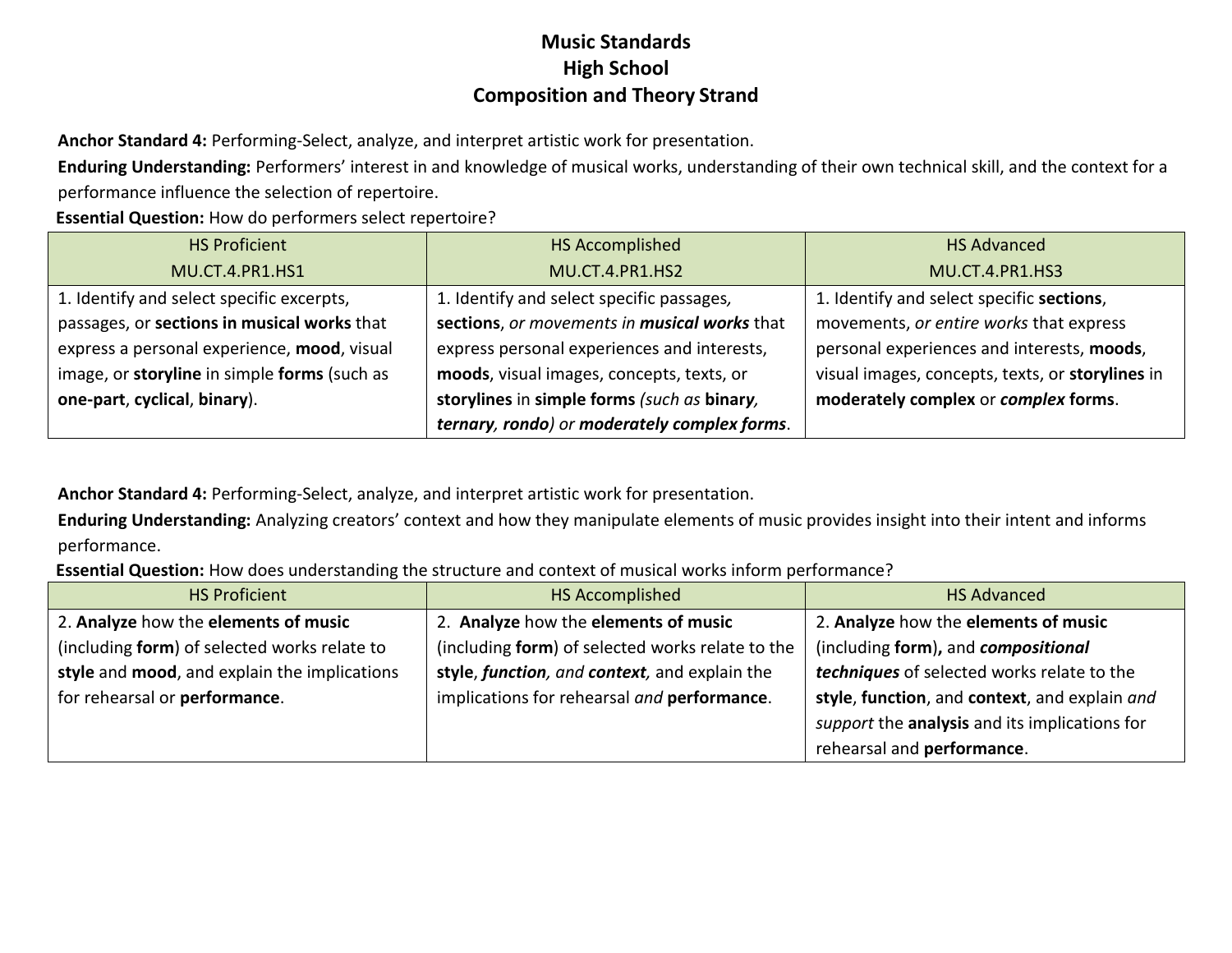**Anchor Standard 4:** Performing-Select, analyze, and interpret artistic work for presentation.

**Enduring Understanding:** Performers make interpretive decisions based on their understanding of context and expressive intent.

**Essential Question:** How do performers interpret musical works?

| <b>HS Proficient</b>                         | <b>HS Accomplished</b>                       | <b>HS Advanced</b>                             |
|----------------------------------------------|----------------------------------------------|------------------------------------------------|
| 3. Develop interpretations of works based on | 3. Develop interpretations of works based on | 3. Develop interpretations of works based on   |
| an understanding of the use of elements of   | an understanding of the use of elements of   | an understanding of the use of elements of     |
| music, style, and mood, explaining how the   | music, style, mood, function, and context,   | music (including form), compositional          |
| interpretive choices reflect the creators'   | explaining and supporting how the            | techniques, style, function, and context,      |
| intent.                                      | interpretive choices reflect the creators'   | explaining and justifying how the interpretive |
|                                              | intent.                                      | choices reflect the creators' intent.          |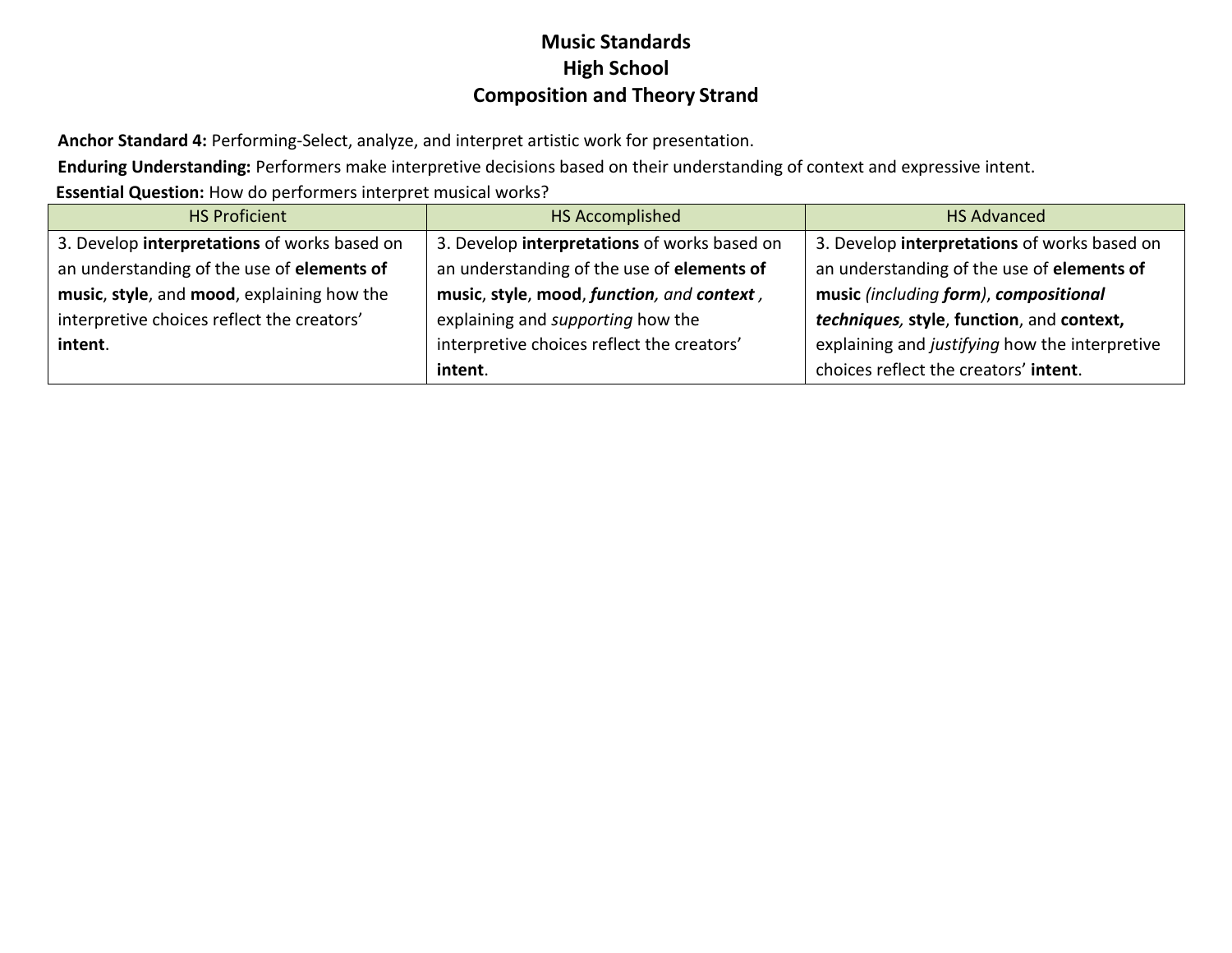**Anchor Standard 5:** Performing-Develop and refine artistic techniques and work for presentation.

**Enduring Understanding:** To express their musical ideas, musicians analyze, evaluate, and refine their performance over time through openness to new ideas, persistence, and the application of appropriate criteria.

**Essential Question:** How do musicians improve the quality of their performance?

| <b>HS Proficient</b>                             | <b>HS Accomplished</b>                                | <b>HS Advanced</b>                             |
|--------------------------------------------------|-------------------------------------------------------|------------------------------------------------|
| <b>MU.CT.5.PR2.HS1</b>                           | MU.CT.5.PR2.HS2                                       | <b>MU.CT.5.PR2.HS3</b>                         |
| 1. Create rehearsal plans for works, identifying | 1. Create rehearsal plans for works, identifying      | 1. Create rehearsal plans for works,           |
| repetition and variation within the form.        | the <i>form</i> , repetition and variation within the | identifying the form, repetition and variation |
|                                                  | form, and the style and historical or cultural        | within the form, compositional techniques,     |
|                                                  | context of the work.                                  | and the style and historical or cultural       |
|                                                  |                                                       | context of the work.                           |
| 2. Using established criteria and feedback,      | 2. Using established criteria and feedback,           | 2. Using established criteria and feedback,    |
| identify the way(s) in which performances        | identify the ways in which performances               | identify the ways in which performances        |
| convey the elements of music, style, and         | convey the formal design, style, and                  | use compositional techniques and convey        |
| mood.                                            | historical/cultural context of the works.             | the formal design, style, and                  |
|                                                  |                                                       | historical/cultural context of the works.      |
| 3. Identify and implement strategies for         | 3. Identify and implement strategies for              | 3. Identify, compare, and implement            |
| improving the technical and expressive           | improving the technical and expressive                | strategies for improving the technical and     |
| aspects of multiple works.                       | aspects of varied works.                              | expressive aspects of multiple contrasting     |
|                                                  |                                                       | works.                                         |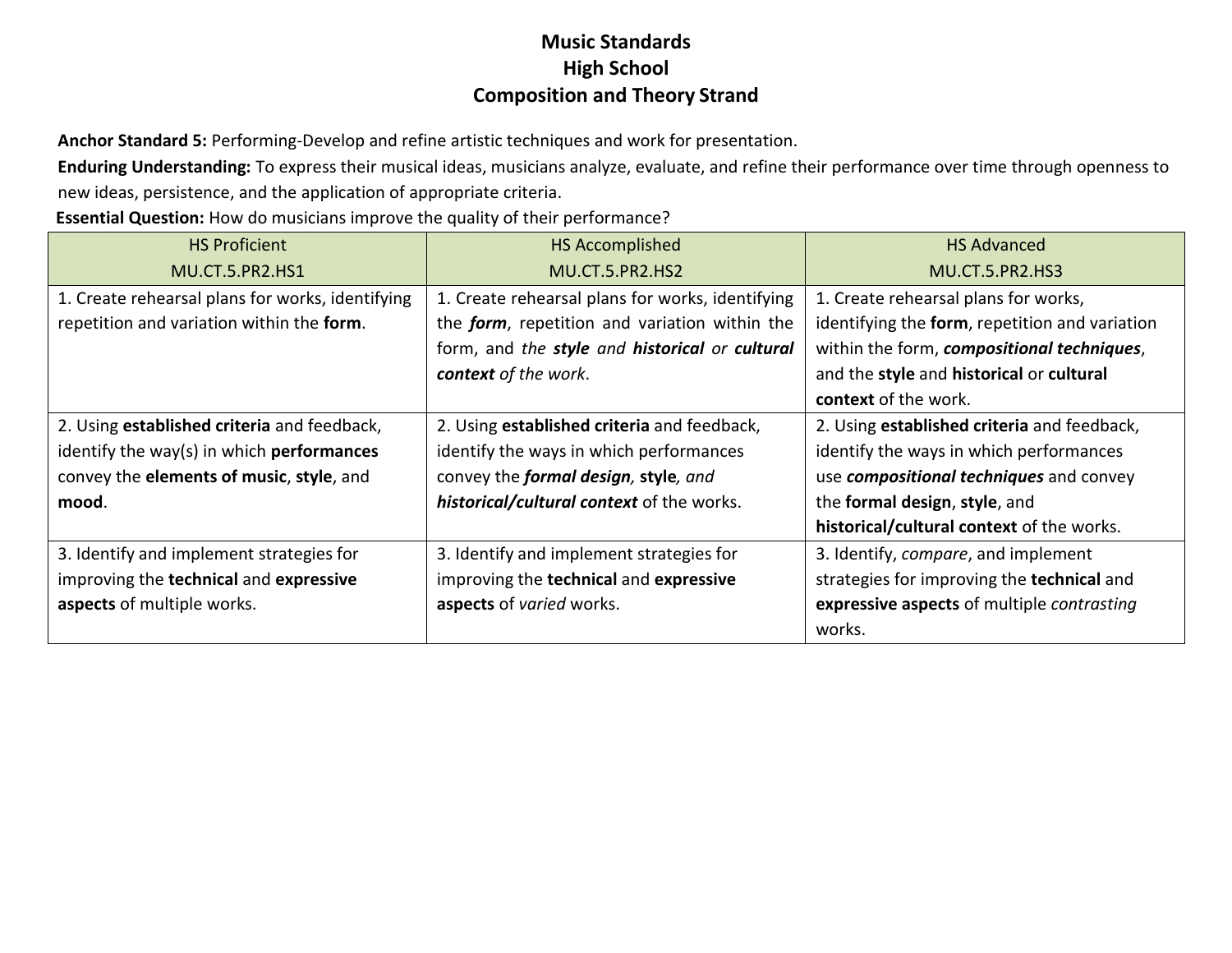**Anchor Standard 6:** Performing-Convey meaning through the presentation of artistic work.

**Enduring Understanding:** Musicians judge performance based on criteria that vary across time, place, and cultures. The context and how a work is presented influence the audience response.

**Essential Question:** When is a performance judged ready to present? How do context and the manner in which musical work is presented influence audience response?

| <b>HS Proficient</b>                           | HS Accomplished                                | <b>HS Advanced</b>                             |
|------------------------------------------------|------------------------------------------------|------------------------------------------------|
| MU.CT.6.PR3.HS1                                | MU.CT.6.PR3.HS2                                | <b>MU.CT.6.PR3.HS3</b>                         |
| 1. Share live or recorded performances of      | 1. Share live or recorded performances of      | 1. Share live or recorded performances of      |
| works (both personal and others'), and explain | works (both personal and others'), and explain | works (both personal and others'), and explain |
| how the elements of music are used to          | how the elements of music and compositional    | and/or demonstrate understanding of how the    |
| convey intent.                                 | techniques are used to convey intent.          | expressive intent of the music is conveyed.    |
| 2. Identify how compositions are appropriate   | 2. Explain how compositions are appropriate    | 2. Explain how compositions are appropriate    |
| for an audience or context, and how this will  | for both audience and context, and how this    | for a variety of audiences and contexts, and   |
| shape future compositions.                     | will shape future compositions.                | how this will shape future compositions.       |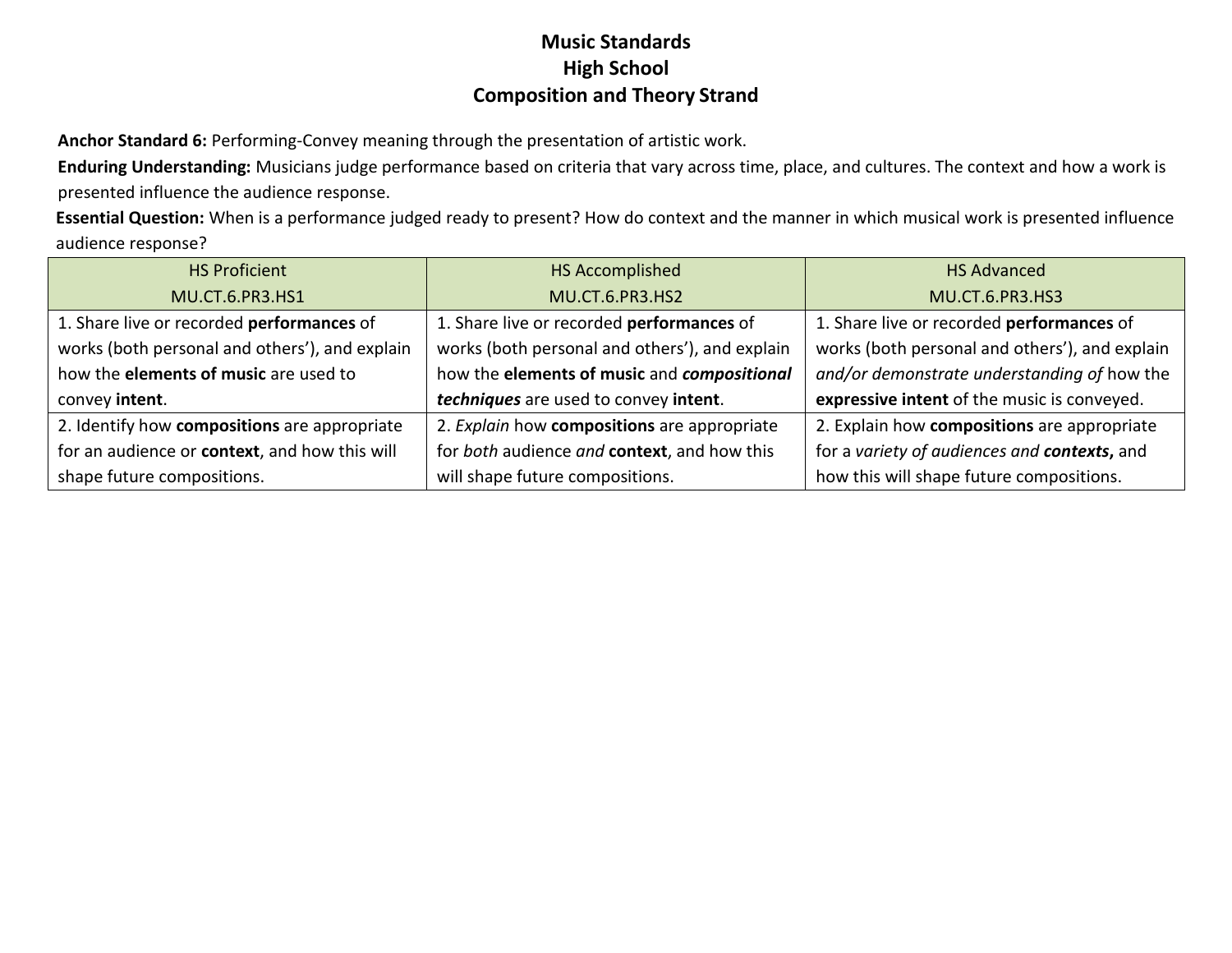**Anchor Standard 7:** Responding-Perceive and analyze artistic work.

**Enduring Understanding:** Individuals' selection of musical works is influenced by their interests, experiences, understandings, and purposes.

**Essential Question:** How do individuals choose music to experience?

| <b>HS Proficient</b>                            | HS Accomplished                                   | <b>HS Advanced</b>                               |
|-------------------------------------------------|---------------------------------------------------|--------------------------------------------------|
| MU.CT.7.RE1.HS1                                 | MU.CT.7.RE1.HS2                                   | MU.CT.7.RE1.HS2                                  |
| 1. Apply teacher-provided criteria to select    | 1. Apply teacher-provided or personally-          | 1. Apply researched or personally-developed      |
| music that expresses a personal experience,     | developed criteria to select music that           | criteria to select music that expresses personal |
| mood, visual image, or storyline in simple      | expresses personal experiences and interests,     | experiences and interests, visual images,        |
| forms (such as one-part, cyclical, binary), and | moods, visual images, concepts, texts, or         | concepts, texts, or storylines in moderately     |
| describe the choices as models for              | storylines in simple or <i>moderately complex</i> | complex or complex forms, and describe and       |
| composition.                                    | forms, and describe and defend the choices as     | justify the choice as models for composition.    |
|                                                 | models for composition.                           |                                                  |

**Anchor Standard 7:** Responding-Perceive and analyze artistic work.

**Enduring Understanding:** Response to music is informed by analyzing context (social, cultural, and historical) and how creators and performers manipulate the elements of music.

**Essential Question:** How does understanding the structure and context of music inform a response?

| <b>HS Proficient</b>                        | HS Accomplished                             | <b>HS Advanced</b>                          |
|---------------------------------------------|---------------------------------------------|---------------------------------------------|
| 2. Analyze aurally the elements of music    | 2. Analyze aurally and/or by reading the    | 2. Analyze aurally and/or by reading the    |
| (including form) of musical works, relating | scores of musical works the elements of     | scores of musical works the elements of     |
| them to style, mood, and context, and       | music (including form), compositional       | music (including form), compositional       |
| describe how the analysis provides models   | techniques and procedures, relating them to | techniques and procedures, relating them to |
| for personal growth as composer, performer, | style, mood, and context; and explain how   | aesthetic effectiveness, style, mood, and   |
| and/or listener.                            | the analysis provides models for personal   | context; and explain how the analysis       |
|                                             | growth as composer, performer, and/or       | provides models for personal growth as      |
|                                             | listener.                                   | composer, performer, and/or listener.       |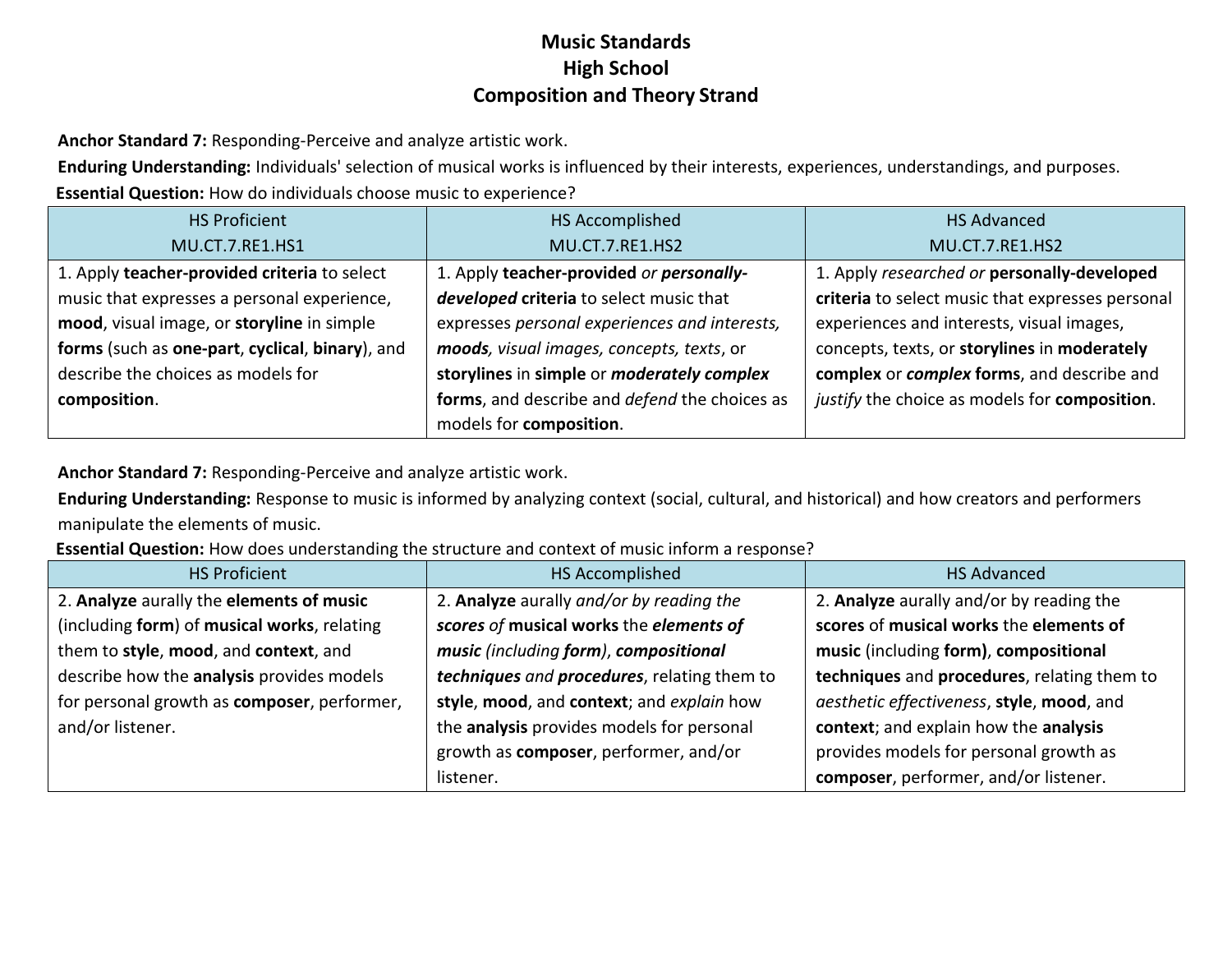**Anchor Standard 8:** Responding-Interpret intent and meaning in artistic work.

**Enduring Understanding:** Through their use of elements and structures of music, creators and performers provide clues to their expressive intent. **Essential Question:** How do we discern the musical creators' and performers' expressive intent?

| <b>HS Proficient</b>                         | <b>HS Accomplished</b>                           | <b>HS Advanced</b>                             |
|----------------------------------------------|--------------------------------------------------|------------------------------------------------|
| MU.CT.8.RE2.HS1                              | MU.CT.8.RE2.HS2                                  | MU.CT.8.RE2.HS3                                |
| 1. Develop and explain interpretations of    | 1. Develop and <i>support</i> interpretations of | 1. Develop, justify and defend interpretations |
| varied works, demonstrating an understanding | varied works, demonstrating an understanding     | of varied works, demonstrating an              |
| of the composers' intent by citing technical | of the composers' intent by citing the use of    | understanding of the composers' intent by      |
| and expressive aspects as well as the        | elements of music (including form),              | citing the use of elements of music (including |
| style/genre of each work.                    | compositional techniques, and the style/genre    | form), compositional techniques, and the       |
|                                              | and context of each work.                        | style/genre and context of each work.          |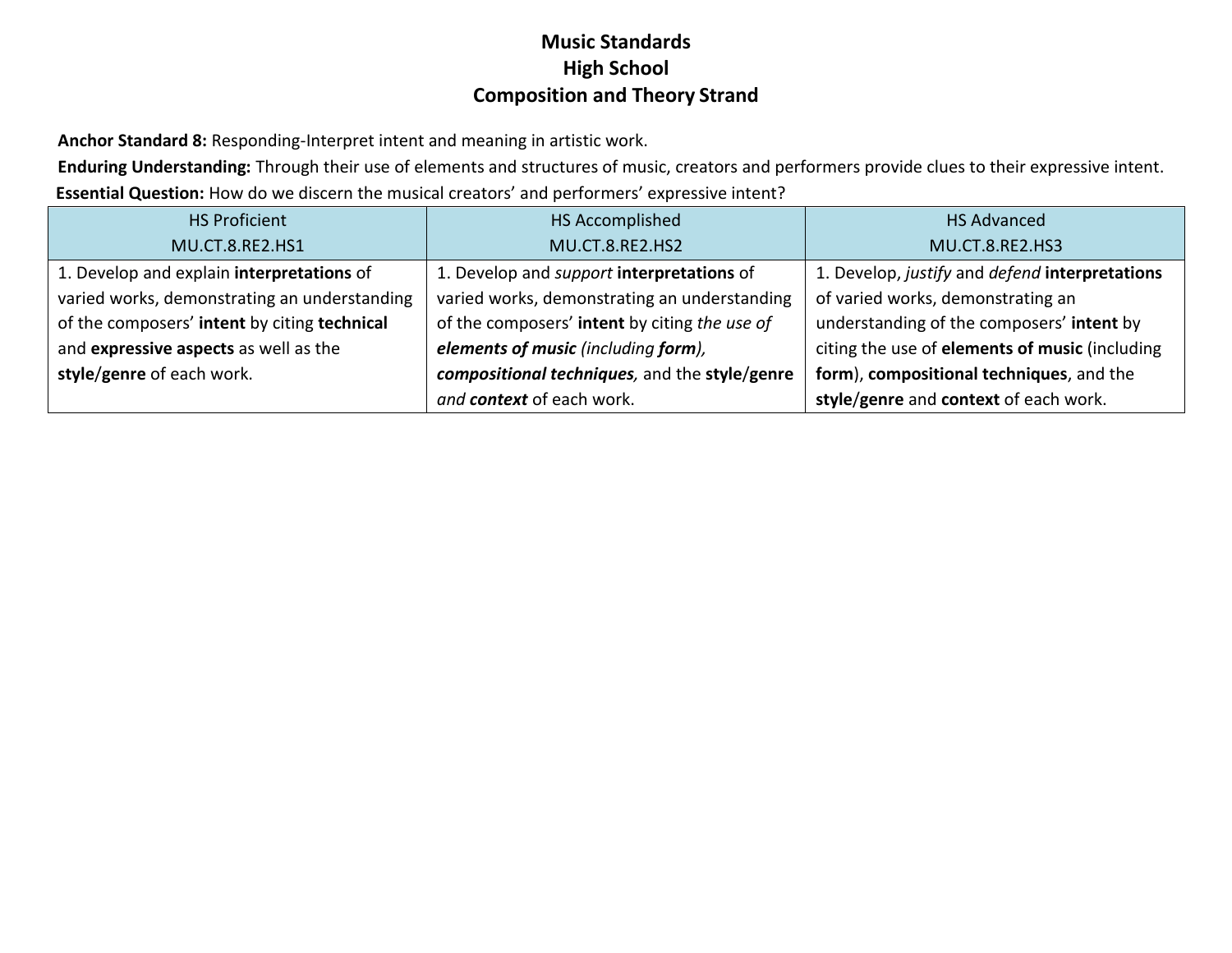**Anchor Standard 9:** Responding-Apply criteria to evaluate artistic work.

**Enduring Understanding:** The personal evaluation of musical work(s) and performance(s) is informed by analysis, interpretation, and established criteria.

**Essential Question:** How do we judge the quality of musical work(s) and performance(s)?

| <b>HS Proficient</b>                           | HS Accomplished                               | <b>HS Advanced</b>                             |
|------------------------------------------------|-----------------------------------------------|------------------------------------------------|
| MU.CT.9.RE3.HS1                                | <b>MU.CT.9.RE3.HS2</b>                        | MU.CT.9.RE3.HS3                                |
| 1. Describe the effectiveness of the technical | 1. Explain the effectiveness of the technical | 1. Evaluate the effectiveness of the technical |
| and expressive aspects of selected music and   | and expressive aspects of selected music and  | and expressive aspects of selected music and   |
| performances, demonstrating understanding      | performances, demonstrating understanding     | performances, demonstrating understanding      |
| of fundamentals of music theory.               | of music theory as well as compositional      | of theoretical concepts and complex            |
|                                                | techniques and procedures.                    | compositional techniques and procedures.       |
| 2. Describe the way(s) in which critiquing     | 2. Describe ways in which critiquing others'  | 2. Describe and evaluate ways in which         |
| others' work and receiving feedback from       | work and receiving feedback from others       | critiquing others' work and receiving feedback |
| others can be applied in the personal creative | have been specifically applied in the         | from others have been specifically applied in  |
| process.                                       | personal creative process.                    | the personal creative process.                 |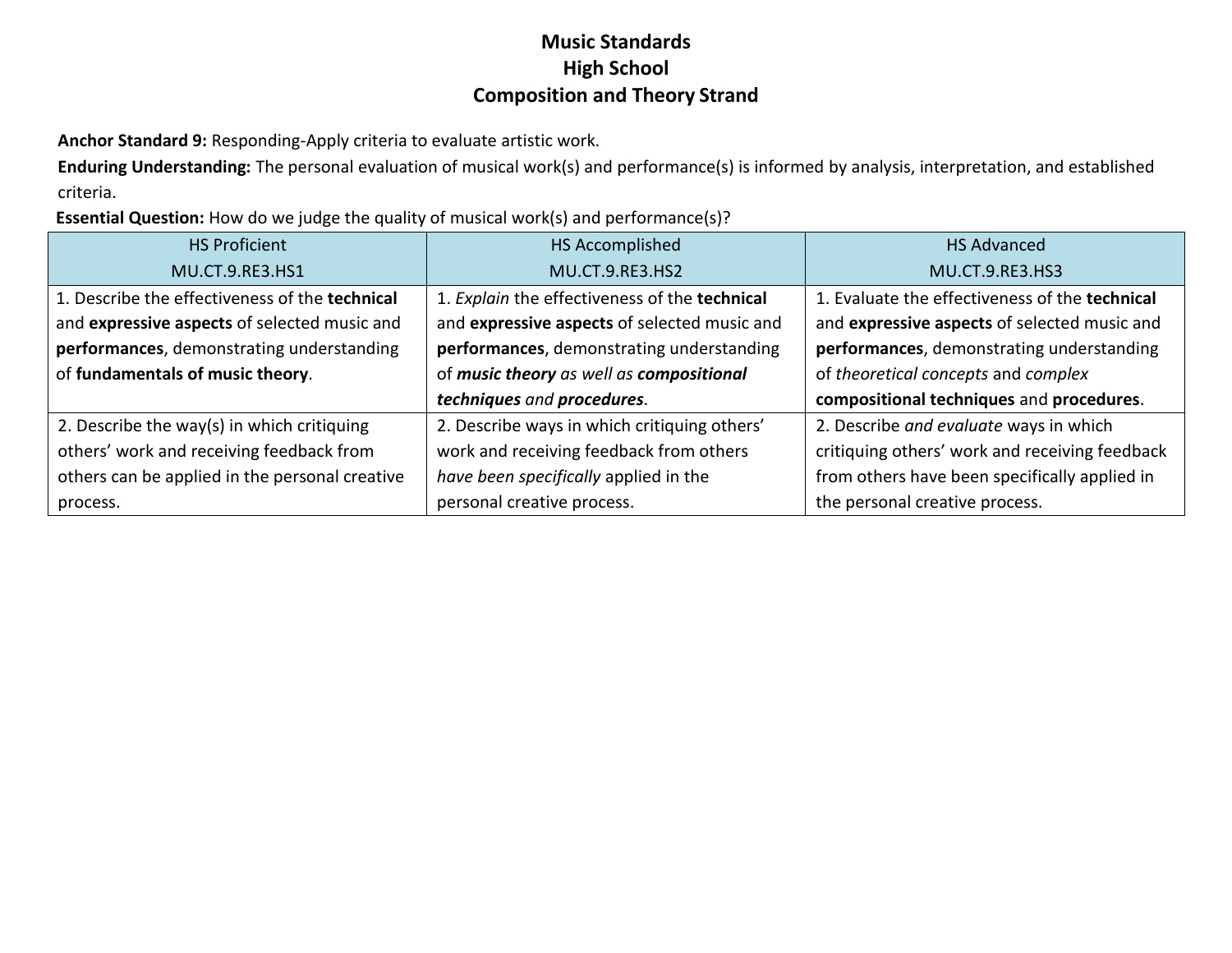**Anchor Standard 10:** Connecting-Synthesize and relate knowledge and personal experiences to make art.

**Enduring Understanding:** Musicians connect their personal interests, experiences, ideas, and knowledge to creating, performing, and responding. **Essential Question:** How do musicians make meaningful connections to creating, performing, and responding?

| <b>HS Proficient</b>                             | <b>HS Accomplished</b>                         | <b>HS Advanced</b>                             |
|--------------------------------------------------|------------------------------------------------|------------------------------------------------|
| MU.CT.10.CO1.HS1                                 | MU.CT.10.CO1.HS2                               | MU.CT.10.CO1.HS3                               |
| 1. Demonstrate how interests, knowledge,         | 1. Demonstrate how interests, knowledge,       | 1. Demonstrate how interests, knowledge,       |
| and skills relate to personal choices and        | and skills relate to personal choices and      | and skills relate to personal choices and      |
| intent when creating, performing, and            | intent when creating, performing, and          | intent when creating, performing, and          |
| responding to music. Embedded within:            | responding to music. Embedded within:          | responding to music. Embedded within:          |
| MU.CT.1.CR1.HS1.1 Describe how sounds and        | MU.CT.1.CR1.HS2.1 Describe and demonstrate     | MU.CT.1.CR1.HS3.1 Describe and                 |
| short musical ideas can be used to represent     | how sounds and musical ideas can be used to    | demonstrate multiple ways in which sounds      |
| personal experiences, moods, visual images,      | represent sonic events, memories, visual       | and musical ideas can be used to represent     |
| and/or storylines.                               | images, concepts, texts, or storylines.        | extended sonic experiences or abstract ideas.  |
| MU.CT.3.CR3.HS1.2 Share music through the        | MU.CT.3.CR3.HS2.2 Share music through the      | MU.CT.3.CR3.HS3.3 Share music through the      |
| use of notation, performance, or technology,     | use of notation, solo or group performance, or | use of notation, solo or group performance, or |
| and demonstrate how the elements of music        | technology, and demonstrate and describe how   | technology and demonstrate and explain how     |
| have been employed to realize expressive         | the elements of music and compositional        | the elements of music, compositional           |
| intent.                                          | techniques have been employed to realize       | techniques and processes have been employed    |
|                                                  | expressive intent.                             | to realize expressive intent.                  |
| MU.CT.4.PR1.HS1.1 Identify and select specific   | MU.CT.4.PR1.HS2.1 Identify and select specific | MU.CT.4.PR1.HS3.1 Identify and select specific |
| excerpts, passages, or sections in musical works | passages, sections, or movements in musical    | sections, movements, or entire works that      |
| that express a personal experience, mood,        | works that express personal experiences and    | express personal experiences and interests,    |
| visual image, or storyline in simple forms (such | interests, moods, visual images, concepts,     | moods, visual images, concepts, texts, or      |
| as one-part, cyclical, binary).                  | texts, or storylines in simple forms (such as  | storylines in moderately complex or complex    |
|                                                  | binary, ternary, rondo) or moderately complex  | forms.                                         |
|                                                  | forms.                                         |                                                |
| MU.CT.8.RE2.HS1.1 Develop and explain            | MU.CT.8.RE2.HS2.1 Develop and support          | MU.CT.8.RE2.HS3.1 Develop, justify, and        |
| interpretations of varied works,                 | interpretations of varied works,               | defend interpretations of varied works,        |
| demonstrating an understanding of the            | demonstrating an understanding of the          | demonstrating an understanding of the          |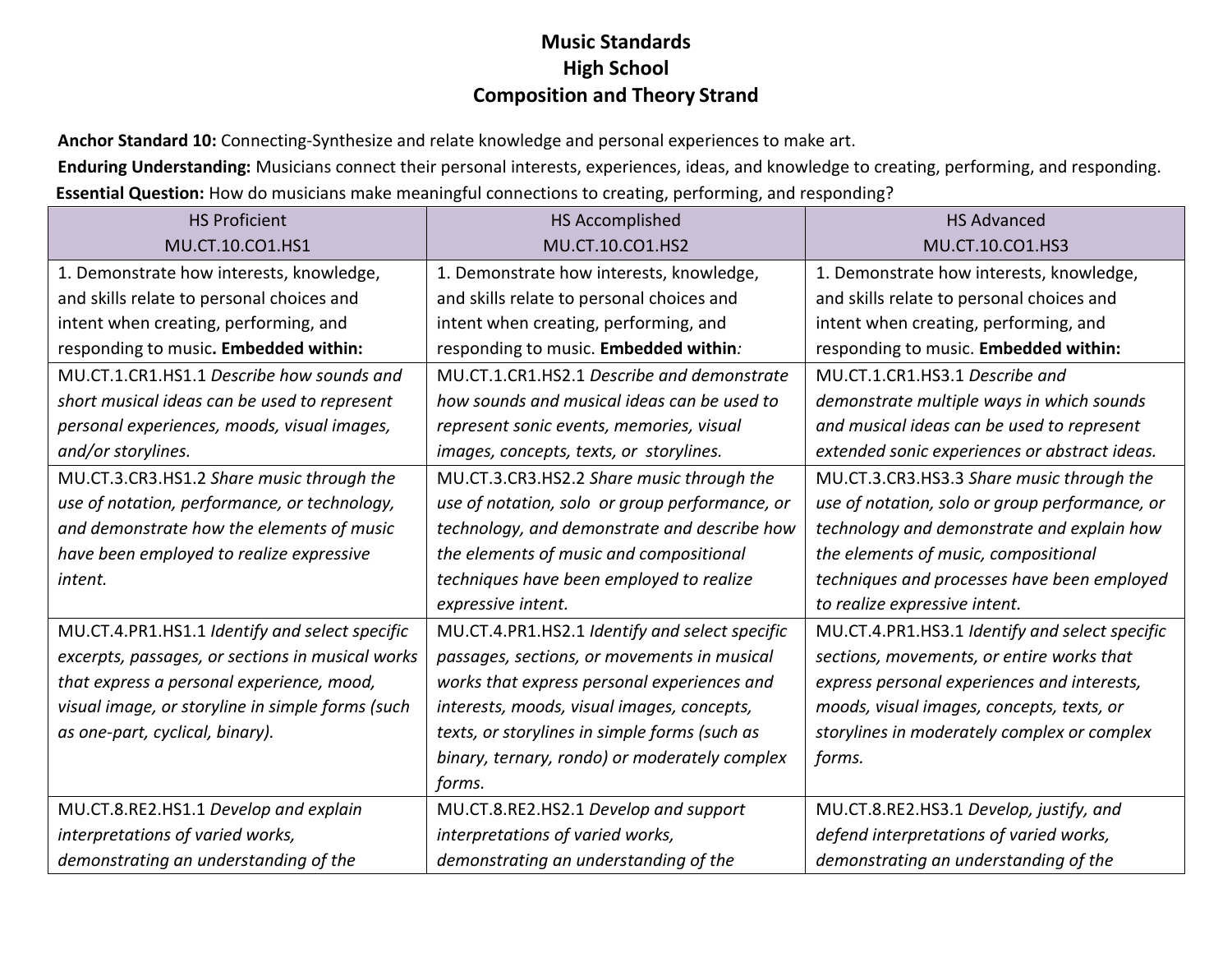| <b>HS Proficient</b>                      | HS Accomplished                          | <b>HS Advanced</b>                          |
|-------------------------------------------|------------------------------------------|---------------------------------------------|
| MU.CT.10.CO1.HS1                          | MU.CT.10.CO1.HS2                         | MU.CT.10.CO1.HS3                            |
| composers' intent by citing technical and | composers' intent by citing their use of | composers' musical and expressive intent    |
| expressive aspects as well as the         | elements of music (including form),      | by citing their use of elements of music    |
| style/genre of each work.                 | compositional techniques, and the        | (including form), compositional techniques, |
|                                           | style/genre and context of each work.    | and the style/genre and context of each     |
|                                           |                                          | work.                                       |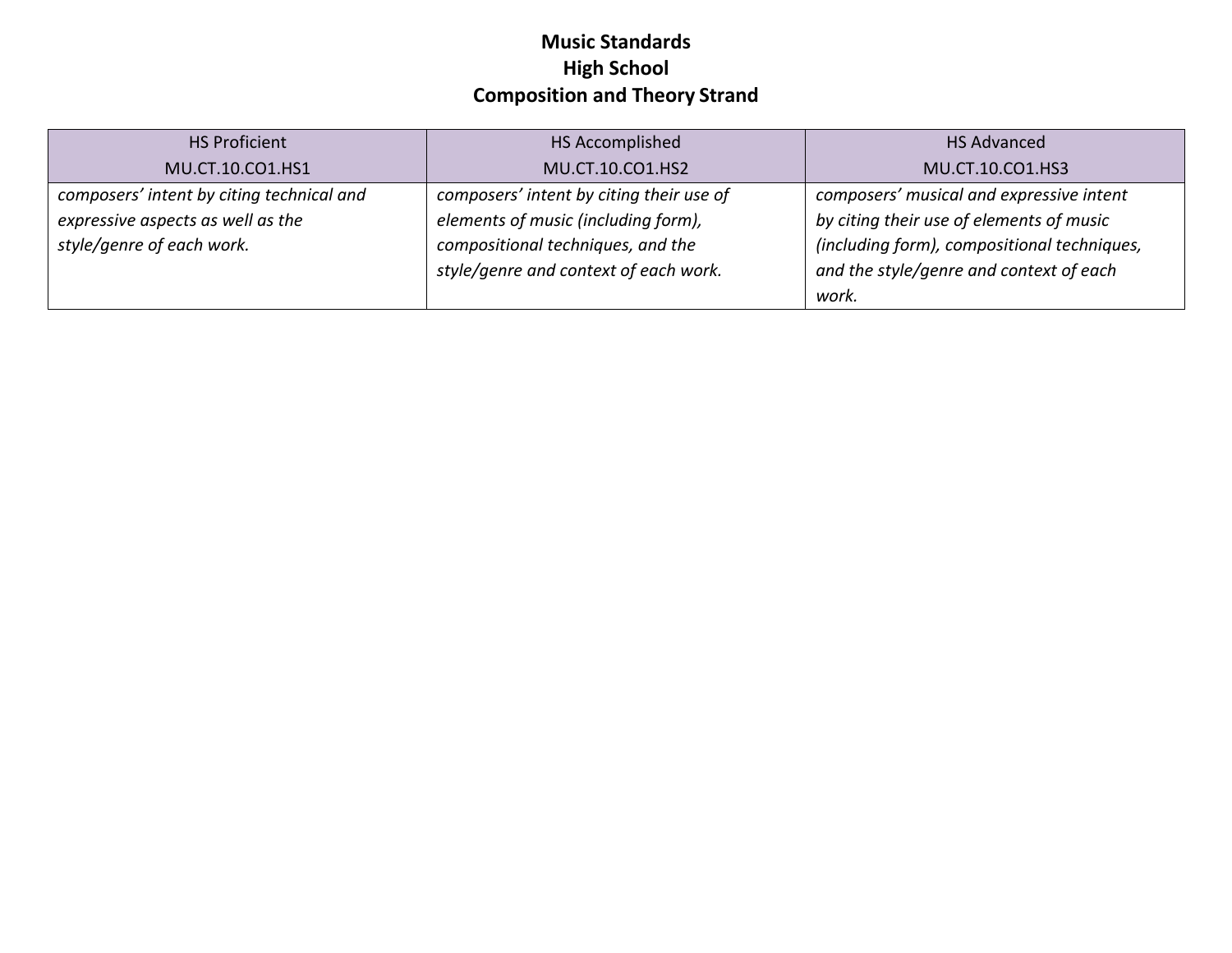**Anchor Standard 11:** Connecting-Relate artistic ideas and works with societal, cultural, and historical context to deepen understanding. **Enduring Understanding:** Understanding connections to varied contexts and daily life enhances musicians' creating, performing, and responding. **Essential Question:** How do the other arts, other disciplines, contexts, and daily life inform creating, performing, and responding to music?

| <b>HS Proficient</b>                            | HS Accomplished                                 | <b>HS Advanced</b>                               |
|-------------------------------------------------|-------------------------------------------------|--------------------------------------------------|
| MU.CT.11.CO2.HS1                                | MU.CT.11.CO2.HS2                                | MU.CT.11.CO2.HS3                                 |
| 1. Demonstrate understanding of relationships   | 1. Demonstrate understanding of relationships   | 1. Demonstrate understanding of relationships    |
| between music and the other arts, other         | between music and the other arts, other         | between music and the other arts, other          |
| disciplines, varied contexts, and daily life.   | disciplines, varied contexts, and daily life.   | disciplines, varied contexts, and daily life.    |
| <b>Embedded within:</b>                         | <b>Embedded within:</b>                         | <b>Embedded within:</b>                          |
| MU.CT.2.CR2.HS1.1 Assemble and organize         | MU.CT.2.CR2.HS2.1 Assemble and organize         | MU.CT.2.CR2.HS3.1 Assemble and organize          |
| sounds or short musical ideas to create initial | sounds or short musical ideas to create initial | multiple sounds or extended musical ideas to     |
| expressions of selected experiences, moods,     | expressions of selected experiences, moods,     | create initial expressive statements of selected |
| images, or storylines.                          | images, or storylines.                          | extended sonic experiences or abstract ideas.    |
| MU.CT.4.PR1.HS1.2 Analyze how the elements      | MU.CT.4.PR1.HS2.2 Analyze how the elements      | MU.CT.4.PR1.HS3.2 Analyze how the elements       |
| of music (including form) of the selected       | of music (including form) of the selected       | of music (including form) and compositional      |
| work(s) relate to the style and mood, and       | work(s) relate to the style and mood, and       | techniques of the selected work(s) relate to the |
| explain the implications for rehearsal or       | explain the implications for rehearsal or       | style, function, and context, and explain and    |
| performance.                                    | performance.                                    | support the analysis and its implications for    |
|                                                 |                                                 | rehearsal and performance.                       |
| MU.CT.6.PR3.HS1.1 Identify how                  | MU.CT.6.PR3.HS1.1 Identify how                  | MU.CT.6.PR3.HS3.1 Explain how compositions       |
| compositions are appropriate for an             | compositions are appropriate for an             | are appropriate for a variety of audiences and   |
| audience or context, and how this will shape    | audience or context, and how this will shape    | contexts, and how this will shape future         |
| future compositions.                            | future compositions.                            | compositions.                                    |
| MU.CT.7.RE1.HS1.1 Analyze aurally the           | MU.CT.7.RE1.HS1.1 Analyze aurally the           | MU.CT.7.RE1.HS3.1 Analyze aurally and/or by      |
| elements of music (including form) of musical   | elements of music (including form) of musical   | reading the scores of musical works the          |
| works, relating them to style, mood, and        | works, relating them to style, mood, and        | elements of music (including form),              |
| context, and describe how the analysis          | context, and describe how the analysis          | compositional techniques and procedures,         |
| provides models for personal growth as          | provides models for personal growth as          | relating them to aesthetic effectiveness, style, |
| composer, performer, and/or listener.           | composer, performer, and/or listener.           | mood, and context; and explain how the           |